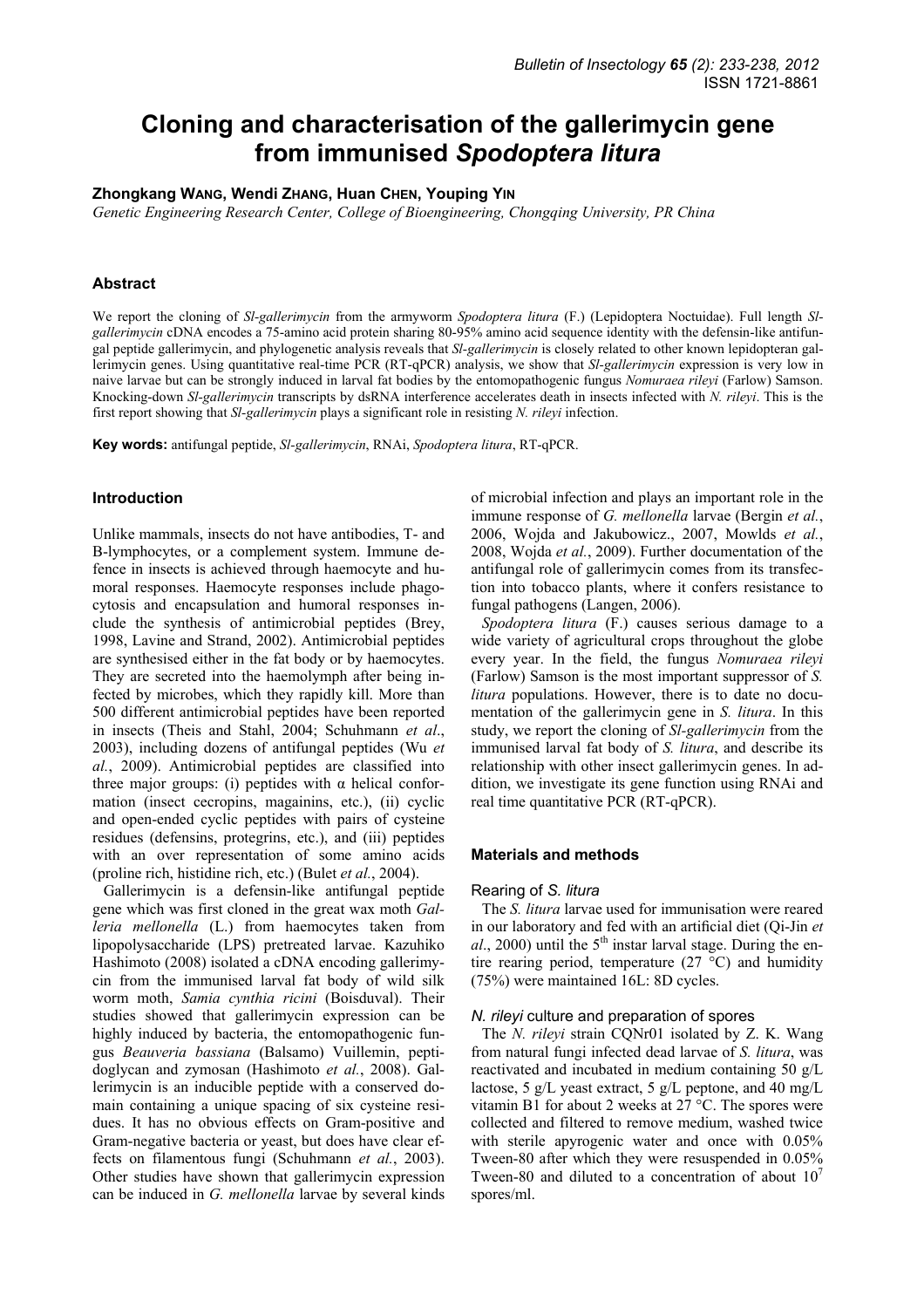# Immunisation of *S. litura* and RNA extraction

*S. litura* were immunised by first anaesthetising the 5<sup>th</sup> instar larvae on ice for 30 min. After sterilising the surface with 70% ethanol, the larva was injected with 5 µl  $1 \times 10^{7}$  ml<sup>-1</sup> fungal spore suspension using a sterile syringe. The same volume of 0.05% Tween-80 was injected into another larva as a control. The larvae were subsequently reared normally as described above.

The fat body was collected at 0 h, 8 h, 16 h, 24 h and 48 h after fungal spore injection, and five larvae were used for each time point. The fat body for each treatment was ground to a fine powder in liquid nitrogen and total RNA was isolated using TRIzol (Invitrogen). RNA samples were further purified by the addition of RNase free DNaseI (Promega) (1 U/ml) at 37 °C for 1 h.

## Cloning and sequencing of *Sl-gallerimycin*

Due to the absence of *S. litura* gallerimycin expressed sequence tags (ESTs) in GenBank, a pair of degenerate primers for *Sl-gallerimycin* (galF: 5'-TGY GTD TTT TAC GARTGC-3'; galR: 5'-ATC GMA GAC ATT GRC ATC-3'; (R = A / G, Y = C / T, M = A / C, D = A / G / T) was designed using oligonucleotides from highly conserved sequence motifs obtained from the conserved sequence

(CVFYECIA\*CRQ\*\*\*\*\*GGYCTINGCQCLR) of gallerimycin of *S. cynthia ricini* (gi|169264911), *Trichoplusia ni* (Hubner) (gi|157704333), *Spodoptera frugiperda* (Smith) (gi|33439716), *G. mellonella* (gi|21311450). Primers for 3' RACE (gal5: 5'-AAC GAG GCT ACA AGT CAG GTG GCT-3') and 5' RACE (outside primer-galw3: 5'-TGA CTA TCG CAG ACA TTG GCA TCC-3', inside primer-galn3: 5'-CCG ACT TGT AGC CTC GTT GT-3') were designed using conserved sequences. 3' RACE and 5' RACE were carried out using SMARTTM RACE cDNA Amplification Kit (Clontech). After obtaining both ends, the full length cDNA was obtained by sequencing across the splice joint.

## Reverse transcription and RT-qPCR

One microgram of total RNA was used to synthesise cDNA according to the manufacturer's protocol (M-MLV, Promega). RT-qPCR was performed with genespecific primers (galqr: 5'-CAA CGA GGC TAC AAG TCA GG-3'; galqf: 5'-CGA ACA TGG TAA GAC GAG AGC-3'). Actin was used as a reference gene (QActinS: 5'-TGA GAC CTT CAA CTC CCC CG-3'; QActinR 5'-GCG ACC AGC CAA GTC CAG AC-3'). RT-qPCR was carried out using the SYBR® Green I mix (TaRaKa) in a volume of  $25 \mu$ . The amplifying conditions were: 94 °C, 5 min; 42 cycles (95 °C, 5 sec; 59 °C, 30 sec), 95 °C, 30 sec; 55 °C, 30 sec; 55-95 °C, 0.5 °C was reduced per cycle. The standard curve was established with several serial dilutions of cDNA template from immunised larvae and a slope was obtained. The amplification efficiency of genes was estimated using the equation  $E = 10^{-1/slope}$ . The homogeneity of the PCR product was confirmed by melting curve analysis. The expression of *Sl-gallerimycin* was calculated using the  $2^{-\Delta\Delta Ct}$  method.

#### RNAi and survival assay

The interference dsDNA sequence (196 bp) for the *Slgallerimycin* gene was cloned from total cDNA from the fat body using the following *Sl-gallerimycin* specific sequences followed by the T7 promoter sequence which was underlined (galrF: 5'-TAA TAC GAC TCA CTA TAG GGG CGT GGT TCT AGC TCT GT-3'; galrR: 5'- TAA TAC GAC TCA CTA TAG GGC TGA CTT GTA GCC TCG TT-3'). RNA was synthesised *in vitro* using the MEGAscript® High Yield Transcription Kit (Ambion). Sense and antisense RNA were annealed in DEPC treated water. The dsRNA was diluted to 300 ng/ $\mu$ l and stored at –80 °C until use. The GFP (Green Flour Protein) gene (GenBank accession no. U87973. 1) was obtained by PCR from the plasmid C:BarGFP using primers GFPF: 5'-TAA TAC GAC TCA CTA TAG GAG AGG GTG AAG GTG ATG C-3' and GFPR: 5'- TAA TAC GAC TCA CTA TAG GCT TGA AGT TGG CTT TGA T-3. A negative dsRNA was used as a control. The quality and quantity of dsRNA was determined by electrophoresis and ultraviolet spectrophotometry.

RNAi of *Sl-gallerimycin* was carried out by dsRNA injection followed by pathogen infection. 5 µl *Slgallerimycin* or GFP dsRNA was injected 6 h prior to injection of *N. rileyi* spores (referred to as time 0). After RNAi injection, treated insects were incubated at 27 °C for 18 h after which the fat body was isolated as described above and fat body RNA was extracted (Eleftherianos and Millichap, 2006). Five *N. rileyi* spore injected insects were used for each time point. Finally, RT-qPCR was performed to measure the efficiency of RNAi.

For each time point in the survival assay, we assayed thirty *S. litura* larvae injected with a 10 µl *N. rileyi* CQNr01 spore  $(1 \times 10^7 \text{ spores/ml})$  suspension (secondary injection) 6 h after the dsRNA injection (primary injection). The GFP gene was used as a control. The two injection controls were (1) the injection of DMPC treated water without dsRNA in the primary injections and (2) the injection of 0.05% Tween-80 without *N. rileyi* CQNr01 in the secondary injections. The larvae mortality rate was recorded 72 h after treatment and blank control mortality did not exceed 10%. All time points were assayed three times. The  $LT_{50}$  value was estimated by probit analysis using DPS software.

# **Results**

## cDNA of *Sl-gallerimycin*

The full-length cDNA sequence of gallerimycin was obtained from cDNA from the fat body of *S. litura* larvae, and called *Sl-gallerimycin* (GenBank accession number is HM747937). The gene sequence and deduced amino acid sequence are shown in figure 1. The cDNA length is 380 bp, with a single open reading frame encoding 75 amino acid residues. A polyadenylation site can be found behind the stop codon. The calculated molecular weight of the deduced protein is 8.1 kDa and the pI (isoelectric point) is 8.79 (http://expasy.org/tools/protparam.html). The mature protein contains a signal peptide encoded by the first 20 amino acids (http://www.cbs.dtu.dk/services/SignalP/).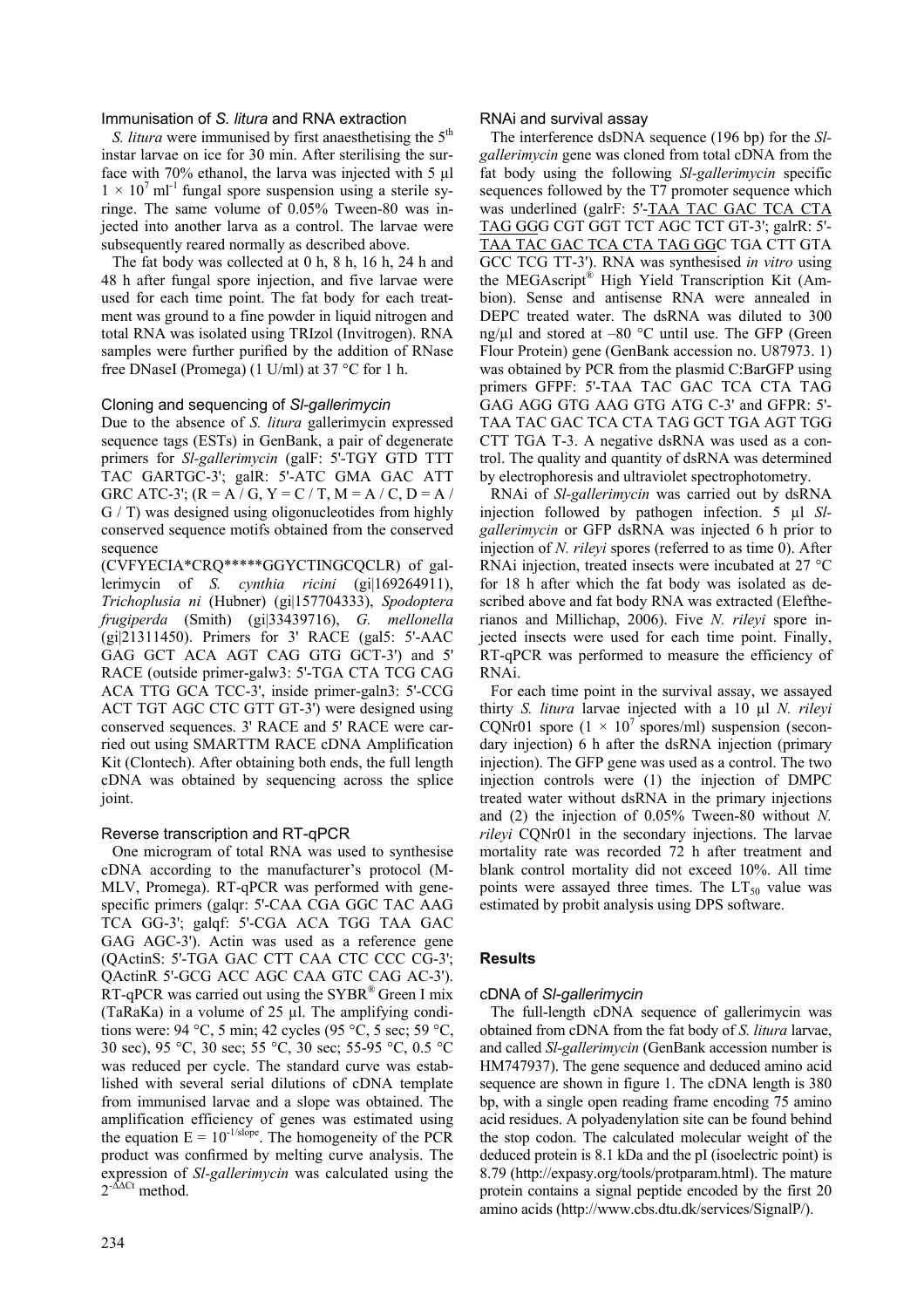|     | GACACTTTGAAAGGTTTCAGTCATGAAGGCTTGCGTGGTTCTAGCTCTGTTCCTCGTCGC               |
|-----|----------------------------------------------------------------------------|
|     | v<br>v<br>A<br>K<br>$\mathbf{A}$<br>-C.<br>$\mathbf{A}$<br>۰L.<br>ъL.<br>F |
| 61  | TTTTGCGGTCGCGTCCTCCGCCGCTGATTTAGGACATACAGAAGCAGCTCACATAGTAAA               |
| 21  | A A D L G H T E<br>F<br>ASS.<br>H<br>AV.<br>AA                             |
| 121 | AAGAGAAACGATCCGAGGACCAGAGTTCCCGAACCGATGCGTGTTTTACGAATGCATTGC               |
| 41  | EFP<br>NR C V F Y<br>R G P<br>E<br>R E T T<br>$\mathbf{a}$<br>$\mathbb{C}$ |
| 181 | TAGCTGCAGACAACGAGGCTACAAGTCAGGTGGCTACTGCACCCTTGGTGGATGCCAATG               |
| -61 | R G Y K S G G Y C T L G<br>SCR.<br>G<br>Q                                  |
| 241 | TGTGCGATAGTCATGTGTAATTTTAAATCTTGTATTTGAATTTGAAGCTCTCGTCTTACCA              |
| 81  | -R<br>V.                                                                   |
| 301 |                                                                            |
| 361 |                                                                            |

**Figure 1.** Nucleotide sequence of *Sl-gallerimycin* cDNA. The deduced amino acid sequence is shown below the cDNA sequence. The polyadenylation sequence AATAAA is underlined. The open reading frame (ORF) codes for a putative protein of 75 amino acids. The signal peptide is underlined.

| S.litura<br>S.frugiperda<br>T.ni<br>S.cynthia<br>S.exigua<br>L.obliqua<br>H.armigera<br>G.mellonella<br>Consensus | MKACVVLAVLLVAFAVATSTADLGHTEASLRVRR.ETIR<br>MKACVVLAVLLVAFAVATSTADLGHTEASLRVRR.ELIR<br>MKACLVFAALVVLFAVVTFPGAVESANVPILPKVIIQ<br>MKACLVFAIFLMT. VFAAVHGEEENESSRTLVKR. DTIY<br>MKACVVLALLLVAFAVATSDADLGHTEASYIAKR.ETIR<br>MKTCLVFAFFLVAVFAAVQAEENDSPQTLPRR.LIVR<br>HEGLXLIVAIVLVVGYTVVTSAAEVESDTPHTMVKR.ETIQ<br>MKIAFIVAISLAFLAVTSCIEFEKSTESHDIQKRGVIIT                                                | 38<br>38<br>37<br>37<br>38<br>36<br>40<br>39 |
|-------------------------------------------------------------------------------------------------------------------|-----------------------------------------------------------------------------------------------------------------------------------------------------------------------------------------------------------------------------------------------------------------------------------------------------------------------------------------------------------------------------------------------------|----------------------------------------------|
| S.litura<br>S.frugiperda<br>T.ni<br>S.cynthia<br>S.exiqua<br>L.obliqua<br>H.armigera<br>G.mellonella<br>Consensus | G. PEFPNRCVFYECIASCRORGYKSGGYCTINGCOCLR<br>G.PEFPNRCVFYECIASCRORGYKSGGYCTINGCOCLR<br>G.PTFPNSCVFYECIASCRQKGYRNGGYCTINGCOCLR<br>VDPPFPR.CVFYECIASCRQKGYKSGGYCTINGCQCLRR.<br>G. PEFPNRCVFYECSASCRRRGYRSGGYCTFNGCQCVR<br>AAQSFGR.CNQKQCDADCVKKGY.FGGLCTLTSCFCTGSR<br>G. PPLPGRCVFYECIASCRORGYKSGGYCTLNGCOCLR<br>VKPPFPG.CVFYECIANCRSRGYKNGGYCTINGCOCLR<br>$C$ $C$<br>$\alpha$ a<br>qy<br>ct<br>C<br>qq | 75<br>75<br>74<br>75<br>75<br>74<br>77<br>76 |

**Figure 2.** The amino acid sequence alignment of *Sl-gallerimycin* with other known gallerimycins. The highconsensus amino acid residues are highlighted in black and all six cysteine residues are within this category.

We compared the amino acid sequence of the deduced protein with the seven gallerimycin sequences available in GenBank (figure 2). The results showed that all gallerimycins have a high shared homology. *Slgallerimycin* has the strongest identity (93%) with gallerimycin from *S. frugiperda*. Like other gallerimycins, *Sl-gallerimycin* contains six cysteine residues in its Cterminus which, as in other defensins, are possibly involved in intra molecular disulphide bonds. The amino acid residues in this region are highly conserved among gallerimycins. A bootstrapped neighbour-joining tree was generated from these homologous genes using MEGA 4 (figure 3). Although gallerimycin is related to heliomycin and drosomycin, and was named according to drosomycin, the genetic relationship between heliomycin and drosomycin is closer.

# *Sl-gallerimycin* expression in the larval fat body after induction by *N. rileyi*

After induction by *N. rileyi*, the expression of the *Slgallerimycin* gene in the larval fat body of immunised fifth instar *S. litura* larvae was analysed by RT-qPCR. The expression level of *Sl-gallerimycin* mRNA is 20 times higher than in naive control larvae, and increases in a time-dependent manner for the first 24 h (figure 4). The induction of *Sl-gallerimycin* can be observed at 8 h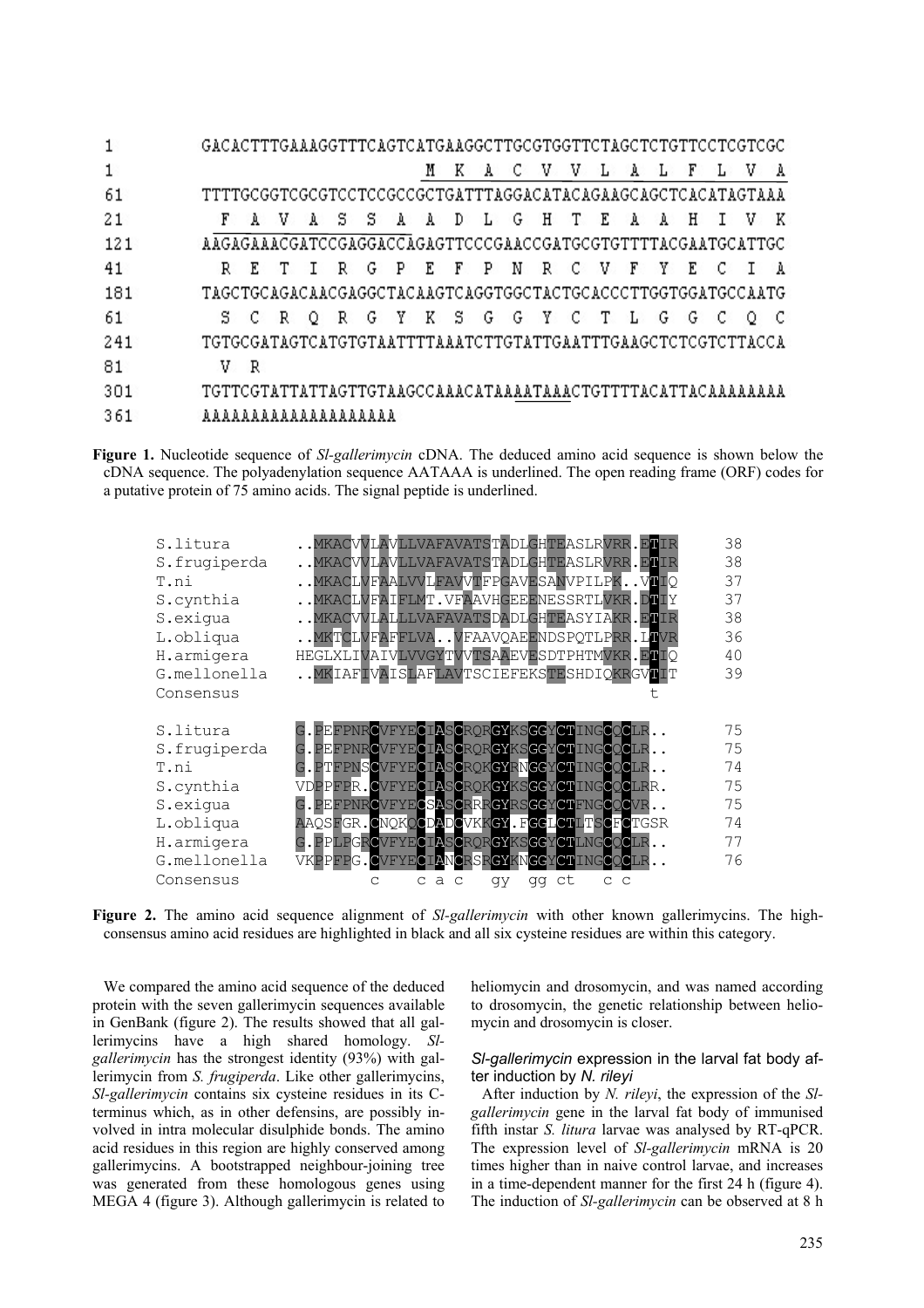

**Figure 3.** Bootstrapped neighbour-joining tree generated using gallerimycins, drosomycin and heliomycin.



**Figure 4.** Relative quantification of *Sl-gallerimycin* expression in the  $5<sup>th</sup>$  instar larva fat body at 0 h, 8 h, 16 h, 24 h, and 48 h after infection by *N. rileyi*. The expression levels were normalised to those of actin mRNA.



**Figure 5.** The efficiency of RNAi of *Sl-gallerimycin*. The control group was injected with GFP dsRNA. The experimental group (RNAi) was injected with *Slgallerimycin* dsRNA.

post-infection and increases from 8 h to 16 h at a slower rate. A remarkable increase of *Sl-gallerimycin* expression level was observed at 24 h after infection, and also represents the maximum level of expression at this larval stage. At 48 h, there is a large decrease of *Slgallerimycin* expression.

### Susceptibility to *N. rileyi* after *Sl-gallerimycin*  knockdown

To test if RNAi-mediated knockdown of *Slgallerimycin* mRNA could lead to increased susceptibility to *N. rileyi* CQNr01 infection, we analysed the expression of *Sl-gallerimycin* in *S. litura* larval fat bodies by RT-qPCR at 18 h after *N. rileyi* CQNr01 infection. Compared to GFP dsRNA, *Sl-gallerimycin* dsRNA injection led to significantly lower *Sl-gallerimycin* mRNA expression levels, with RNAi efficiency measured that 69.8% of *Sl-gallerimycin* mRNA was knocked down compared to control as shown in figure 5 (difference significant at  $p \le 0.05$ ) (Livak and Schmittgen, 2001).

We also performed a survival assay in which we quantified the survival of *N. rileyi* CQNr01 immunised larvae pre-treated with *Sl-gallerimycin* dsRNA. Knockdown of gallerimycin increased the mortality rate of infected larvae (figure 6). The larvae of the treatment group showed a higher susceptibility to *N. rileyi*  CQNr01 than the control group injected with GFP dsRNA. After treatment with interference RNA followed by a *N. rileyi* CQNr01 injection, the larvae turned a pale yellow in 24 h and their activity weakened after 48 h. The first dead larva was found 96 h post infection and a significant difference in mortality was observed for the treated vs. control group after 120 h and 132 h of infection. All the larvae (both experimental and control) were found dead at 156 h and 168 h, respectively. The  $LT_{50}$  (time required to reach 50% mortality) of the experimental group (eg) was 118.97 h, and 127.21 h for the control group (difference significant at  $p \le 0.05$ ).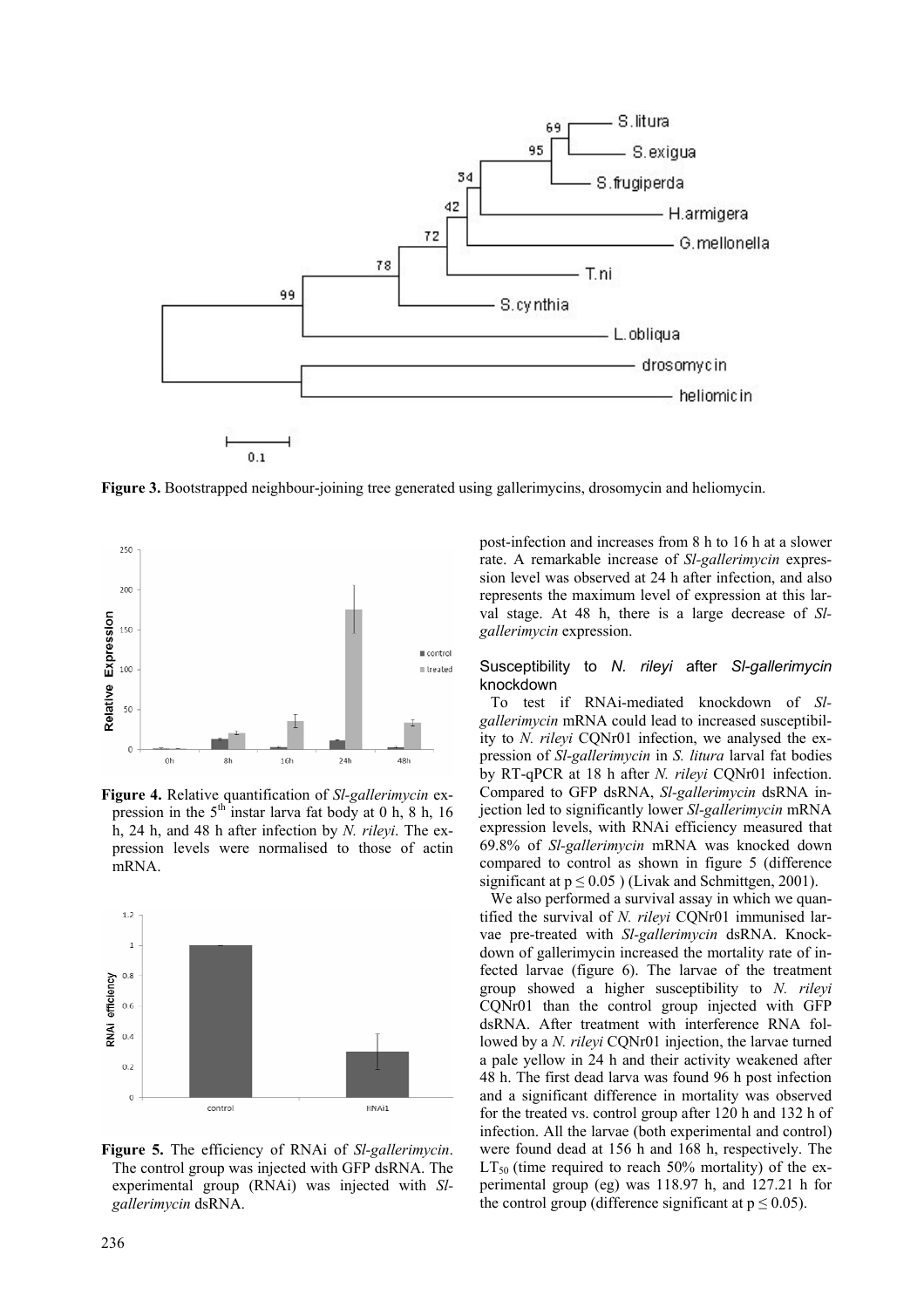

**Figure 6.** *Sl-gallerimycin* RNAi inhibits the antifungal immune response of *S. litura*. Survival rate of *S. litura* after infection by *N. rileyi*; the larvae were injected with  $1x10^7$  ml<sup>-1</sup> fungal spore suspension after a 5 µl dsRNA injection. Every 12 hours, the live larvae from the control group (cg, injected with GFP dsRNA), the experimental group (eg, injected with gallerimycin dsRNA) and the blank group were counted.

# **Discussion**

In this study we report the cloning of the *Slgallerimycin* gene obtained from cDNA from the larval fat body of *S. litura* immunised by the entomopathogenic fungus *N. rileyi*. The amino acid sequence encoded by *Sl-gallerimycin* is highly conserved with that of other gallerimycins. *Sl-gallerimycin* can be strongly induced by *N. rileyi* and RT-qPCR showed that upregulation of transcripts is associated with the infection, revealing a maximum increase during the first 24 h after septic injury, which is consistent with previous studies (Volkoff *et al.*, 2003, Mowlds and Kavanagh, 2008). However, the results of the present study differ from other studies, which found that the maximum upregulation of gallerimycin occurred 48 h after injection (Wojda *et al.*, 2009). These studies also showed that maximum transcription varied with different induction conditions, occurring at 8 h after infection by *Candida albicans* (Robin) Berkhout or *Saccharomyces cerevisiae* Meyen ex Hansen, but 24 h after injection with laminarin (Bergin *et al.*, 2006). Together these results suggest that the transcription level of gallerimycins depends on a number of factors, such as insect species, the injected material or fungal strain, the injected dose, and even the conditions for growth and development. In naive larvae, we detected trace *Sl-gallerimycin* expression*,*  which was unexpected because previous research suggests that there should be no expression without pathogenic induction by infection (Hashimoto *et al.*, 2008). A reasonable explanation for our findings is the existence of a low level of induction from occasional microorganisms. Thus, our observation demonstrates that *Slgallerimycin* is not only up-regulated after entomopathogenic fungal spore injection but is also induced by microorganisms, an event which is likely to play a significant role in resistance against fungi in the field.

We used RNAi technology (Fire *et al.*, 1998) to study *SI-gallerimycin* gene function. Knockdown of *Sl-* *gallerimycin* expression using a long dsRNA of *Slgallerimycin* increased larvae's susceptibility to *N. rileyi* infection and shortened  $LT_{50}$  values. In this context the *Sl-gallerimycin* gene is likely to play a vital role in immunisation against fungal infection. However, further study is required to understand the immunological mechanisms of *Sl-gallerimycin* function.

# **Acknowledgements**

This work was supported by National Special Fund for Agro-scientific Research in the Public Welfare (Grant No. 201103002) and the Key Technologies R & D Program of Chongqing (Grant No. CSTC 2008AB1009).

#### **References**

- BERGIN D., MURPHY L., KEENAN J., CLYNES M., KAVANAGH K., 2006.- Pre-exposure to yeast protects larvae of *Galleria mellonella* from a subsequent lethal infection by *Candida albicans* and is mediated by the increased expression of antimicrobial peptides.- *Microbes and Infection*, 8: 2105-2112.
- BREY P. T., 1998.- *Molecular mechanisms of immune responses in insects*.- CRC Press, Boca Raton, USA.
- BULET,P., STOCKLIN R., MENIN L., 2004.- Antimicrobial peptides: from invertebrates to vertebrates.- *Immunological Reviews*, 198: 169-184.
- ELEFTHERIANOS I., MILLICHAP P. J., 2006.- RNAi suppression of recognition protein mediated immune responses in the tobacco hornworm *Manduca sexta* causes increased susceptibility to the insect pathogen *Photorhabdus*.- *Developmental & Comparative Immunology*, 30: 1099-1107.
- FIRE A., XU S., MONTGOMERY M. K., KOSTAS S. A., DRIVER S. E., MELLO C. C., 1998.- Potent and specific genetic interference by double-stranded RNA in *Caenorhabditis elegans*.- *Nature*, 391: 806-811.
- HASHIMOTO K., YAMANO Y., MORISHIMA I., 2008.- Cloning and expression of a gene encoding gallerimycin, a cysteinerich antifungal peptide, from eri-silkworm, *Samia cynthia ricini*.- *Comparative Biochemistry and Physiology, Part B*, 150: 229-232.
- LANGEN G., IMANI J., ALTINCICEK B., KIESERITZKY G., KOGEL K. H., VILCINSKAS A., 2006.- Transgenic expression of gallerimycin, a novel antifungal insect defensin from the greater wax moth *Galleria mellonella*, confers resistance to pathogenic fungi in tobacco.- *Biological chemistry*, 387: 549-557.
- LAVINE M., STRAND M., 2002.- Insect hemocytes and their role in immunity.- *Insect Biochemistry and Molecular Biology*, 32: 1295-1309.
- LIVAK K. J., SCHMITTGEN T. D., 2001.- Analysis of relative gene expression data using real-time quantitative PCR and the 2-∆∆ CT method.- *Methods*, 25: 402-408.
- MOWLDS P., KAVANAGH K., 2008.- Effect of pre-incubation temperature on susceptibility of *Galleria mellonella* larvae to infection by *Candida albicans*.- *Mycopathologia*, 165: 5- 12.
- MOWLDS P., BARRON A., KAVANAGH K., 2008.- Physical stress primes the immune response of *Galleria mellonella* larvae to infection by *Candida albicans*.- *Microbes and Infection*, 10: 628-634.
- QI-JIN C., GUANG-HONG L., YI P., 2000.- A simple artificial diet for mass rearing of some noctuid species.- *Entomological Knowledge*, 37: 325-327.